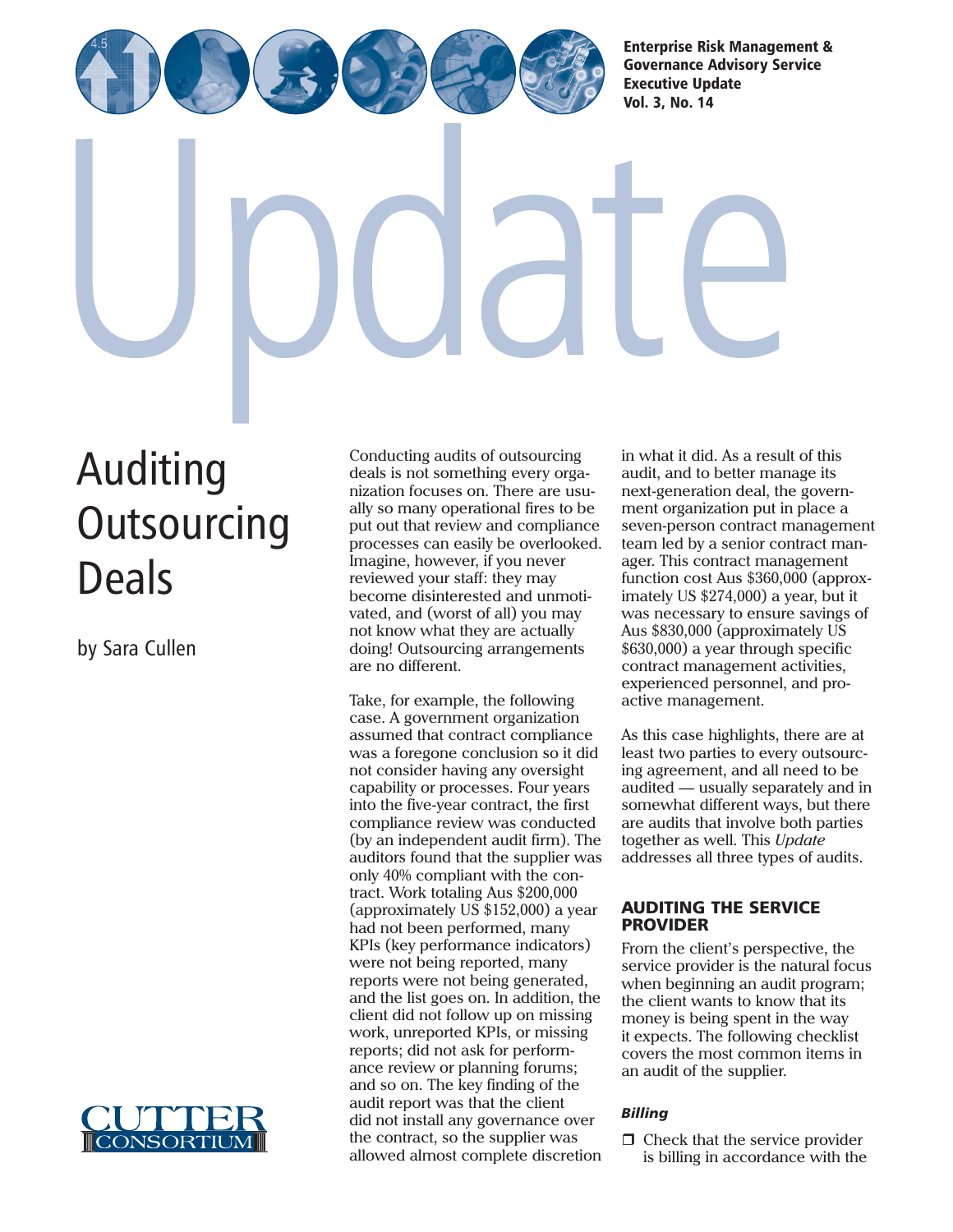terms of the contract; for example, if the contract is fixed-fee, make sure the service provider is not billing time and materials; if the quote was tax-inclusive, make sure it is not billing as though it is tax-exclusive.

- $\Box$  Check that the work under invoices rendered has been completed in full.
- $\Box$  Check that anything charged as a reimbursable expense is valid; best cost was achieved; and that it was not to form part of the fee.
- $\Box$  Check whether the client organization is doing some of the service provider's work or is reworking the work. If the vendor isn't doing its job properly, this should be taken out of previous payments and potentially removed from the service provider's scope permanently and the price reduced.

### *Performance and Risk*

- Check that the calculation of KPIs and the source data used for the calculations are correct.
- $\Box$  Check that the insurances required are current and for the correct amounts.
- $\Box$  Check that the supplier has adequate business continuity management and disaster recovery plans.
- $\Box$  Check that any subcontracting agreements have key obligations similar to the prime contract (the contract with the head service provider), such as privacy, confidentiality, insurances, defect liability periods, indemnities, and so on.

### *Value for Money*

 $\Box$  Check for out-of-scope charges; these are typically priced too high since they tend to be poorly scoped and purchased on an ad hoc basis once the supplier has "gotten in."

- □ Check for automatic CPI (Consumer Price Index) increases where there is little labor component, as many suppliers put that in to increase their margin even when actual costs are falling.
- □ Where assets are involved, check whether they have reached the end of their depreciable life and, if so, whether the price should be reduced by the annual amortization amount or whether the organization should get new assets for no change in price.

#### AUDITING THE CLIENT **ORGANIZATION**

The client's own processes and people need to be audited as well to ensure the organization is doing its part to control costs and make the arrangement successful. A diligent client always results in a diligent supplier, whereas a lax client tends to get lax suppliers.

The following checklist covers the most common items in an audit of the client.

### *Buying Wisely*

- $\Box$  Check that fixed-fee limits have not been exceeded, as the organization may be paying too much for the portion of consumption over the limit.
- $\Box$  Check whether there is a guaranteed minimum capacity or volume; if not, the organization could be paying too much "contingency" money.
- $\Box$  If there is a guaranteed minimum capacity/volume, check whether it has been met on a regular basis, as this represents capacity purchased but not used.
- $\Box$  Check whether the organization can better control demand and reduce cost by buying less or buying "smarter" (e.g., during off-peak periods).
- $\Box$  Identify contracts where the organization can aggregate demand and increase purchasing power.
- $\Box$  Assess the degree to which the original business case has been achieved, as goals tend to be forgotten in lieu of an operational focus.

### *Payments*

- $\Box$  Check whether the organization has purchased in advance rather than arrears, whether the work was actually obtained, and whether discounts were received.
- $\Box$  Check whether the organization is paying early where the discount is greater than the organization's weighted cost of capital.
- $\Box$  Check whether the organization is paying late and incurring any avoidable interest charges.
- $\Box$  Check whether the organization seeks any evidence of charges before approving payment.

### *Contract Management*

- $\Box$  Check whether the organization is not doing something or is doing something poorly that is increasing costs (e.g., frequent changes to scope).
- $\Box$  Assess the budgeting process and compare to actual costs of contract (service provider charges and contract management resources).
- Assess whether appropriate contingency plans have been put in place in the event of the service provider being unable to continue providing the work (due to force majeure, insolvency, or any other factor).
- $\Box$  Assess whether appropriate plans have been derived to invoke rights and obligations in the contract.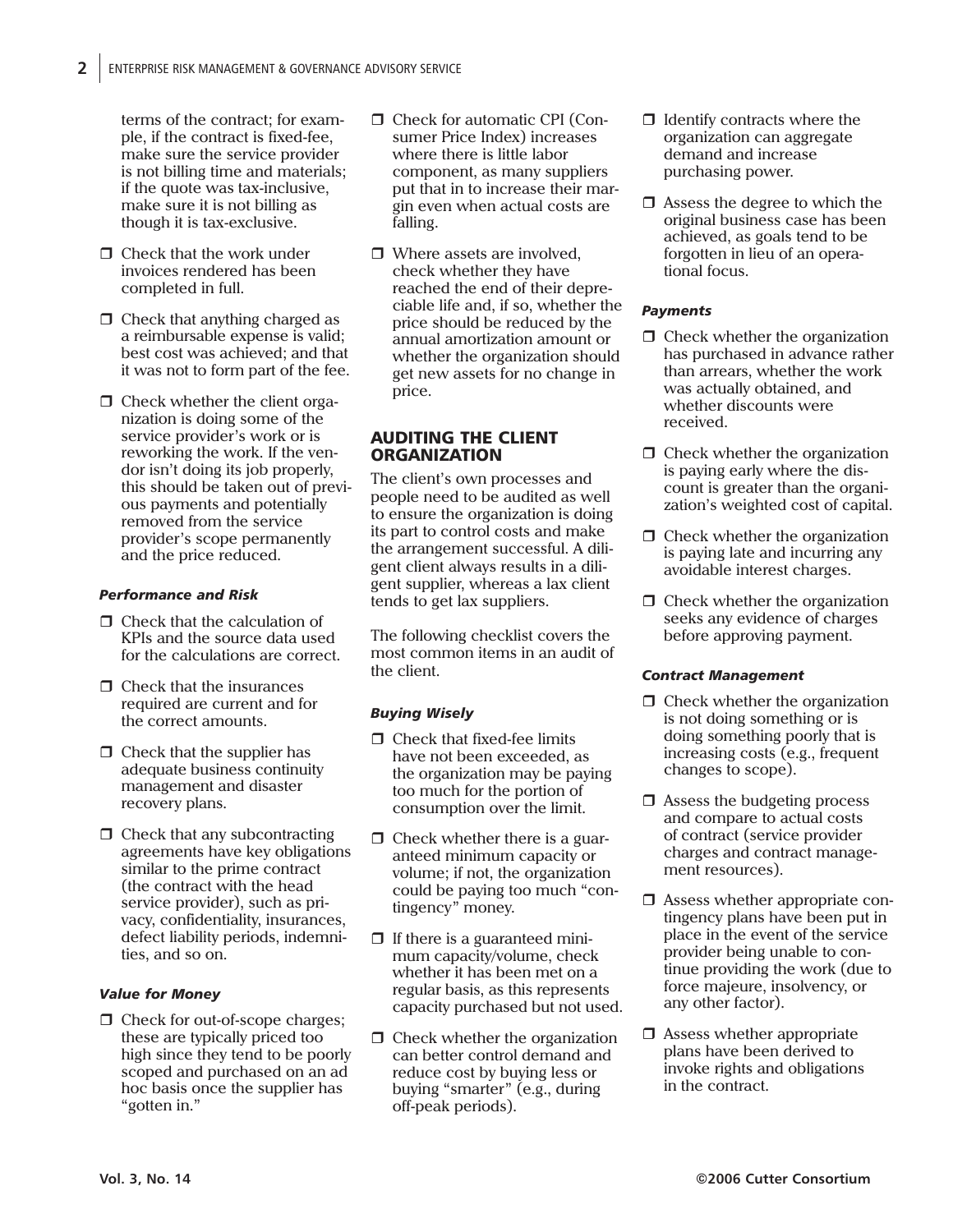- $\Box$  Check whether the organization is automatically extending contracts even where there is a competitive market.
- $\Box$  Check whether the organization has due processes and protocols for approvals (such as variations, performance assessments, work orders, etc.).

## BI-PARTY AUDITING

Bi-party auditing looks at both parties equally and focuses on compliance, variations, and behavior.

#### *Compliance with the Contract Documents*

In every audit I've performed in the last two decades in the US and abroad, I have found *both* parties to be noncompliant, in a material manner, with the contract documents (i.e., the conditions of contract, the schedules, and other documents that form the legal and operational agreement). For this reason, although it is much more common to audit only the service provider's compliance, one should recognize that all parties to an outsourcing agreement have obligations to fulfill. A compliance review, therefore, should be over both parties' adherence with the contractual provisions.

## *Variations*

Variation audits focus on two aspects: (1) formal variations and their causes and (2) variation by conduct. Variation by conduct occurs when the parties behave in a manner contrary to, or not specified in, the contract. Any reasonably complex outsourcing arrangement — in particular, one where more than one person from one party interacts with more than one person from the other party — has a high probability of variations, both formal and informal, both of which indicate problems. Variations by conduct can be especially problematic as these tend to occur very frequently without any specific

process, and management typically is not even aware that changes have taken place.

### *Behavior*

This is a "soft" audit whereby the auditor looks for functional and dysfunctional behaviors exhibited by the people in both parties who have any role regarding the outsourcing arrangement. It is often people's behavior that creates ineffective or inefficient outsourcing arrangements, not the contract itself.

### PLANNING THE AUDIT PROGRAM

It is best to design the audit program while drafting the contract documents. A good place to start is to take the draft contract and go through the clauses, determining which may be desirable to audit at some stage. List each provision and then identify the following:

- What audit technique might be employed (sampling, interviews, surveys, site inspections, etc.)
- $\blacksquare$  How often the audit might be conducted (once a week, annually, near the end of the contract, etc.)
- What report will be created and to whom it will be distributed
- What resources will be needed to conduct the audit (client, service provider, external experts, skill set required)
- What will be needed by the auditor (records, documents, access to personnel and management, site access)

### *Ensuring Audit Rights*

Now that you have a high-level audit program mapped out, the contract will undoubtedly need some revisions to ensure that necessary audit rights, obligations, and processes have been articulated. For example, if you want to conduct surprise audits of the service

provider as a part of the audit program but have no rights to do so, the service provider is well within its rights to refuse, charge for time and materials, or limit the nature of the audit.

The types of provisions include:

- Each party's obligations to retain specified records for a specified period
- Duty to provide the records upon request
- Notification obligations
- $\blacksquare$  Duty to assist the audit
- Obligations to rectify audit findings

#### *Ensuring Adequate Resources and Expertise*

The audit program cannot be accomplished without the right resources. When conducting a financial audit, a technical person with no financial background is unlikely to get the same results and efficiency of a financially skilled person. Likewise, a financial person reviewing compliance with specifications is not as capable as a technical expert. There will be many different skill sets required in a typical audit program and consequently many different resources must be used.

Failure to audit in a meaningful way is often due to poor planning — the organization has not planned for the time and resources required and thus, by default, has made auditing an ad hoc part of the contract management framework.

# ABOUT THE AUTHOR

*Sara Cullen is the Managing Director of The Cullen Group, a specialist organization offering consulting, training, and methodologies regarding commercial agreements. Dr. Cullen was a former partner at Deloitte, where she ran the outsourcing consulting division,*